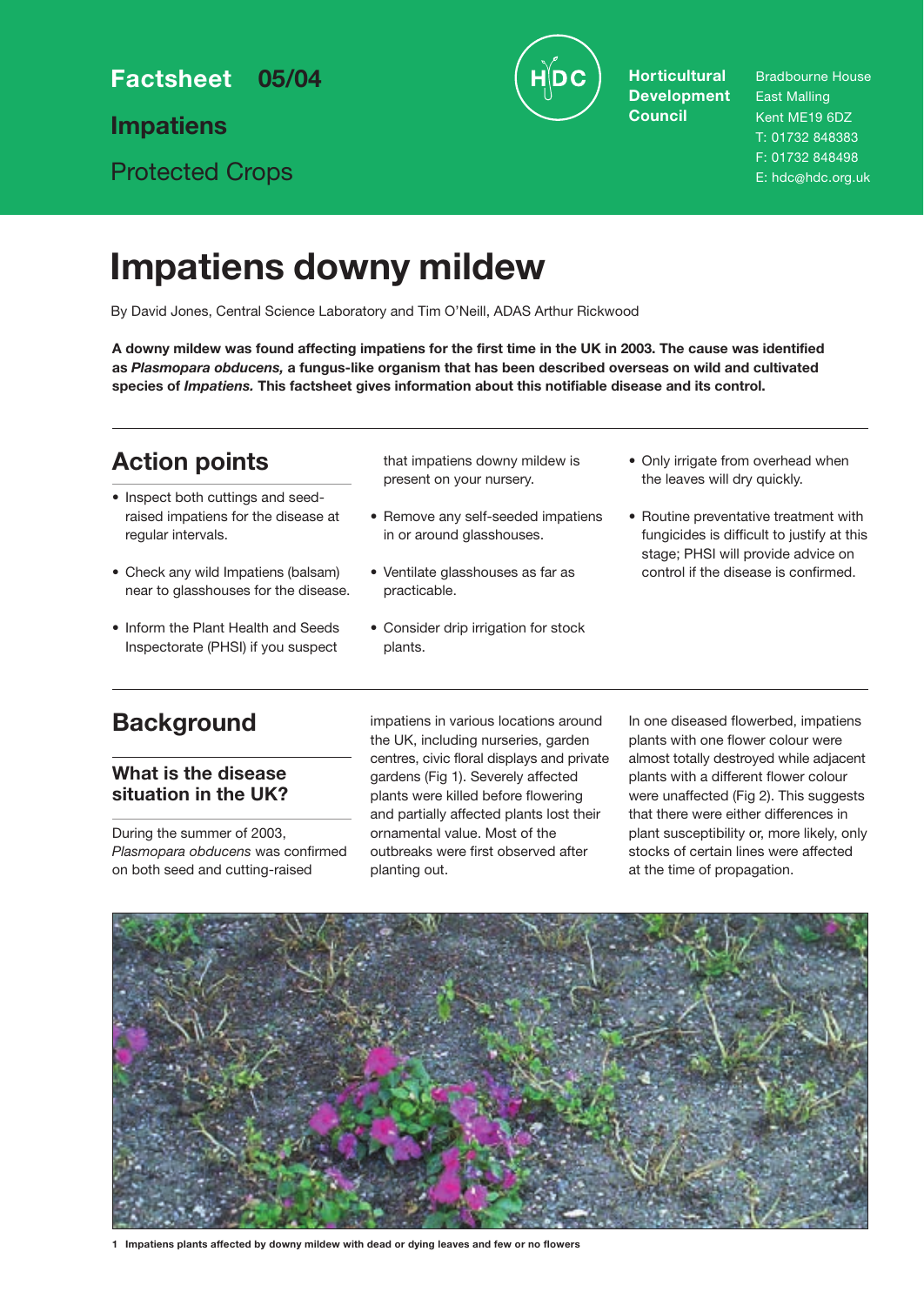

**2 Severely affected purple-flowered impatiens plants bordered by unaffected white-flowered plants**

Currently, statutory action is being taken against the disease because it is very damaging and new to the UK. Staff at nurseries where the presence of *P. obducens* is suspected are obliged to inform PHSI so that measures can be implemented to eradicate the pathogen and prevent further spread.

### **Where did the disease originate?**

The exact origin of the disease in the UK has not been determined, but it is likely it gained entry in impatiens material from overseas. Although the disease was first recognised in the UK in 2003, it may have been introduced earlier, remaining undetected in impatiens stocks whilst being disseminated with cuttings/plants before symptoms became apparent.

### **Where else has the disease been found and on which hosts?**

*Plasmopara obducens* was first described in Germany in 1877 on *Impatiens noli-tangere*, a wild species of *Impatiens* native to many temperate countries in the northern hemisphere including the UK. The fungus was subsequently reported on the same host in Bulgaria, Czech Republic, Denmark, Finland, Lithuania, Romania and Russia. It is likely to be widespread on *I. noli-tangere* throughout northern and central Europe, although it has never been reported on this wild host in the UK. There is an unsubstantiated report from the Netherlands that the disease has been found on New Guinea impatiens, which is an ornamental hybrid derived from *I. hawkeri.*

In North America, *P. obducens* has been identified since the 1880s on

native species of *Impatiens* including *I. capensis* (synonym *I. biflora*)*, I. fulva* and *I. pallida*. The pathogen has also been found in China and India primarily on *I. balsamina* (garden balsam). The impatiens bedding plant common in the UK is derived from *I. balsamina*, which originates from the Indomalayan region. Epidemics of downy mildew on *I. balsamina* have been reported in India.

Although specific reports of the pathogen have only come from the countries identified above, its distribution has been described as worldwide by one authority. Therefore, plants in the genus *Impatiens* in many other locations may be harbouring *P. obducens*.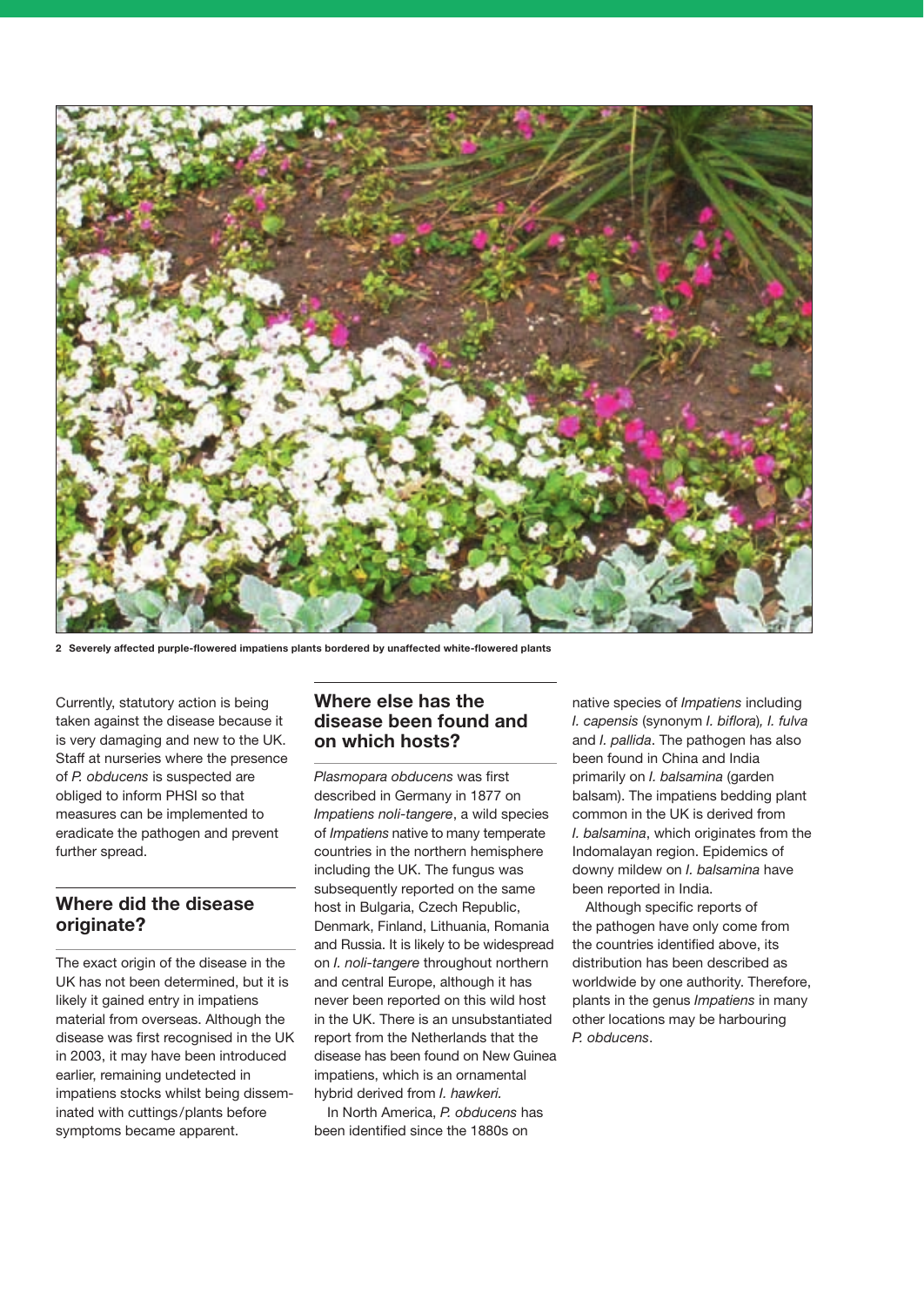## **Symptoms**

Downy mildew diseases can remain latent for varying periods of time after infection. Symptoms may only appear when conditions favour sporulation.

The first symptoms of impatiens downy mildew are leaves turning a paler green than normal with a white growth developing on lower surfaces. This white layer can be sparse (Fig 3) or conspicuous and cover the entire lower surface except for the main veins (Fig 4). Affected leaves yellow (Fig 5) and may fall prematurely. If they remain attached, the tissue

eventually collapses. Loss of leaf can result in bare stems (Fig 1). Plants can become stunted and produce small, pale green or yellow leaves (Fig 6). Flowers are either reduced in number or absent (Figs 1, 2 and 6).



**3 Diffuse, white, spores and spore-bearing structures of** *Plasmopara obducens* **on the lower surface of an impatiens leaf**



**4 A dense, white layer of spores and spore-bearing structures of** *Plasmopara obducens* **on the lower leaf surfaces of a systemicallyinfected impatiens plant**

## **Biology**

### **Spread and survival of impatiens downy mildew**

Under conditions of high humidity, *P. obducens* produces spore-bearing structures that are visible as a white coating on the underside of leaves (Figs 3 and 4). The spores are spread from plant to plant by water splash and over longer distances on air currents.

Leaf wetness caused by dew, rain and irrigation water is essential for spore germination and infection. If conditions are not favourable for

germination and infection, spores soon die. Once inside the plant, the downy mildew pathogen colonises and feeds on living cells. It is capable of invading all parts of its host. The cycle begins again when spores are formed on leaf surfaces.

The pathogen eventually exhausts the food reserves of the plant. Just before the death of host tissues, the pathogen may produce long-lived spores. These over-wintering spores can survive in decaying host tissue and soil for extended periods of time. After over-wintering, they can germinate and may infect new hosts. Although no over-wintering spores have yet been observed in impatiens

material in the UK, it is possible that they have been produced.

In India, over-wintering spores of *P. obducens,* as well as vegetative strands of the pathogen, have been detected inside seed harvested from diseased *I. balsamina* plants. When sown, infected seed is reported to give rise to systemically infected plants. There can be a long latent period before symptoms are expressed.

The pathogen can unwittingly be spread long-distances in infected cuttings and plants before symptom expression, and possibly with consignments of seed.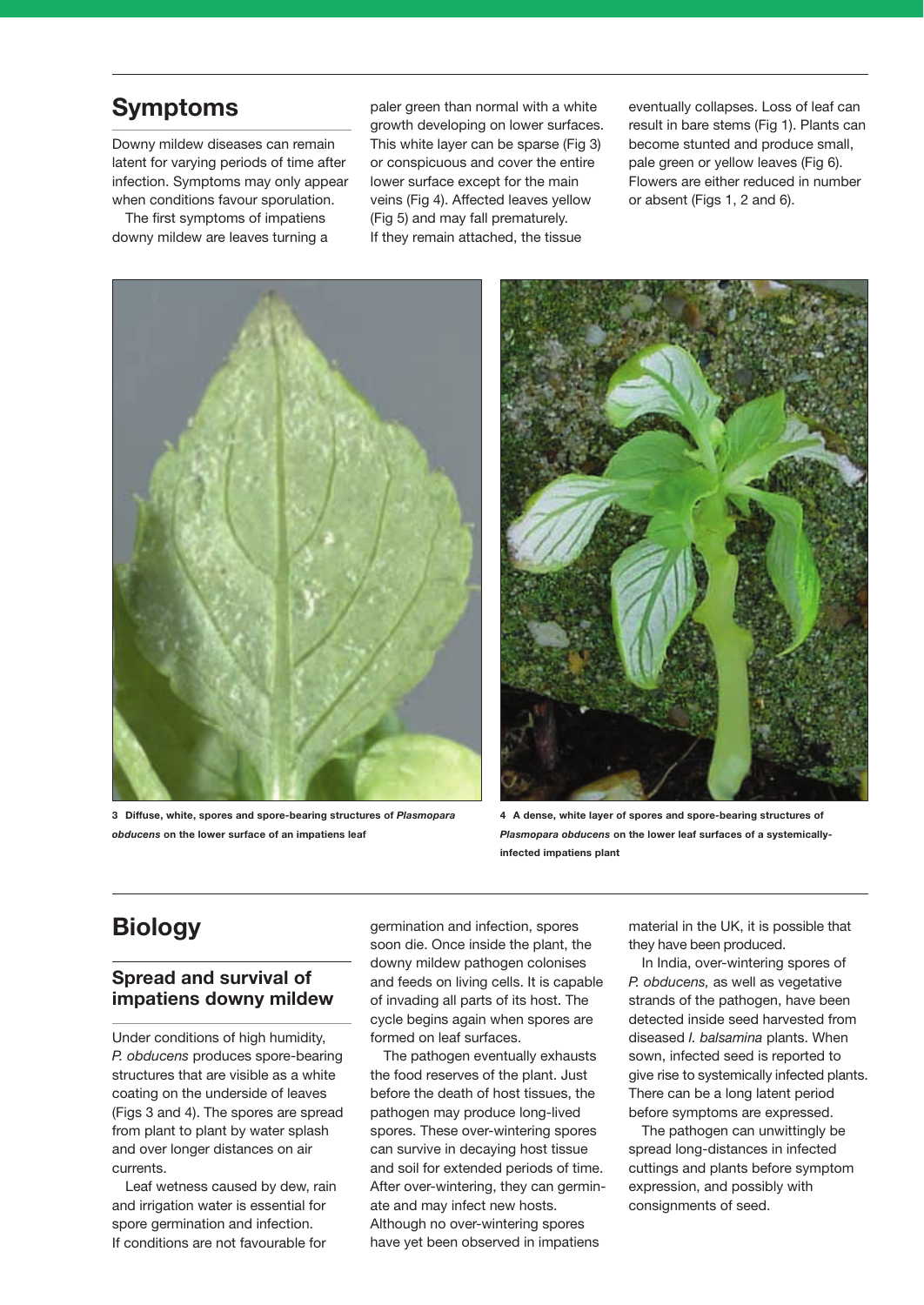

**5 Two impatiens plants showing advanced symptoms of downy mildew. Leaves on the plant on the left are pale yellow and show signs of degeneration following sporulation of the pathogen. The lower leaves on the plant on the right are conspicuously yellow and may drop prematurely.**

## **Pathways for the pathogen to enter impatiens production systems**

The pathogen is most likely to have been introduced into production systems as a symptomless infection in cuttings or seed. Another possibility is that the disease may have been originated from wild plants, such as *Impatiens noli-tangere,* growing in close proximity to nurseries. Three other *Impatiens* species grow wild in the UK, including *I. glandulifera* (Indian balsam), and these may also be

susceptible and capable of harbouring the pathogen. However, evidence to date, which includes the lack of records of *P. obducens* in the UK until 2003, suggests that it is highly unlikely that the outbreak came from wild plants.

### **Conditions that favour disease development**

Disease outbreaks occur after a period of wet weather. Moisture raises humidity levels at night and permits

the pathogen to sporulate. Surface water on leaves also allows spore germination and infection. In protected environments, overhead irrigation systems creating high humidity and surface moisture encourage disease development. A few diseased plants could generate sufficient spores to infect hundreds of others in the confined space of a glasshouse.

## **Management and control**

### **What should be done to prevent the disease occurring?**

#### **Disease exclusion**

The most effective form of control is to exclude the pathogen from nursery production. **This can only be achieved if sources of propagating material are free of the pathogen**. Growers should choose their sources of stock material carefully. Suppliers should undertake precautionary measures to ensure nursery-freedom from downy mildew.

#### **Monitoring for disease**

Growers should carefully inspect all seed and cutting-raised plants for

signs of disease at regular intervals. However, as the disease can have a long latent period, plants may be sold before symptoms become apparent. In addition, symptom expression, spore release and infection of surrounding plants may occur very quickly in succession and before being noticed. Nevertheless, inspections are deemed to be worthwhile as the first signs of the disease may be detected before spread has occurred.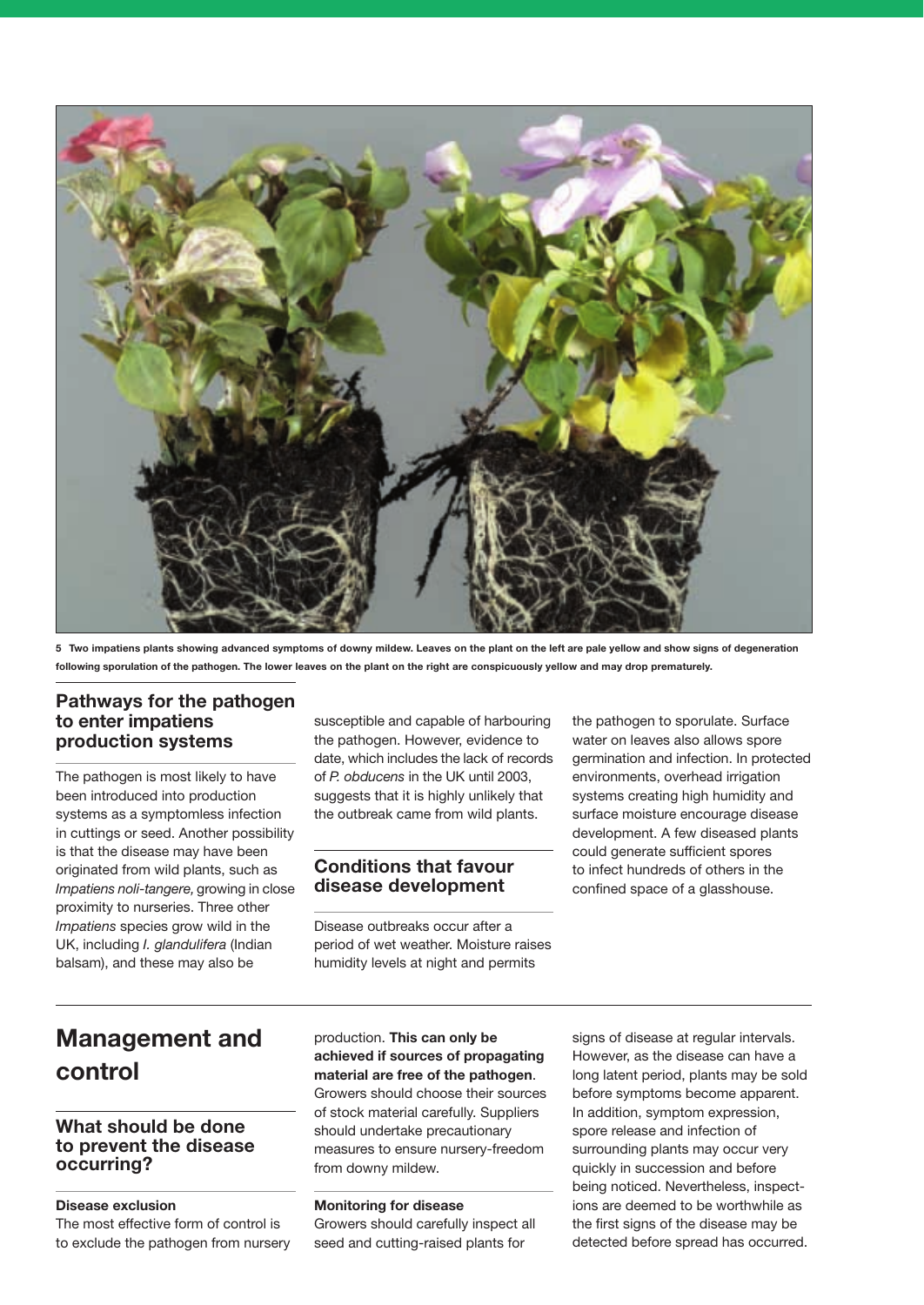#### **Hygiene**

Any impatiens plants self-seeding in or around glasshouses should be destroyed. Wild species of *Impatiens* growing as weeds near to glasshouses should be checked for downy mildew and destroyed if diseased. Bench tops and other surfaces should be kept clean and disinfected if there is a high risk of disease.

#### **Cultural practices**

Good ventilation and air movement in glasshouses should help prevent the build-up of high humidity that favours disease development. Drip and ebbflood irrigation reduce the chances of moisture on plant surfaces thus lowering the risk of infection. Overhead irrigation should only be used when the leaves are likely to dry quickly.

#### **Preventative fungicide treatment**

Routine preventative treatments with fungicide are difficult to justify at this stage. However, if the disease becomes more common in the UK, or if a certain variety is deemed to be extremely susceptible, then the use of fungicides on young plants soon after arrival in the glasshouse may become worthwhile. A systemic product with curative activity that can eliminate latent infections should be applied (see Table 1).

#### **What should be done if the disease is suspected?**

Early detection followed by prompt action is the basis of effective disease management. The Plant Health and Seeds Inspectorate (PHSI) of Defra should be contacted if impatiens downy mildew is suspected on plant material (see under 'Further Information'). An inspector will examine the crop and specimens will be sent to the Central Science Laboratory (CSL), an agency of Defra, for identification. If the presence of the pathogen is confirmed, PHSI will give appropriate advice (summarised below).

### **What should be done if there is a disease outbreak?**

If there is a disease outbreak, the PHSI will provide advice on control. This is summarised here.

#### **Hygiene**

- Diseased plants on nurseries must be removed and destroyed by deep burial or burning.
- Hard surfaces, such as benching and flooring, should be thoroughly washed with water and then treated with a solution of 2% Antec Farm Fluid S®, 1.66% Panacide M® or 1% Jet 5®, which are known to be effective against the spores of related pathogens.
- Diseased plants and associated debris in floral displays and gardens should be removed and burnt or deep buried at the end of the season, as there may be a chance that long-lived, over-wintering spores of the pathogen may be present in the soil.

• Soil on which affected impatiens plants have shed dead leaves or in which poorly performing plants have been 'dug-in' may be contaminated with over-wintering spores. These beds should not be replanted with impatiens the following season.

#### **Cultural practices**

Any apparently healthy impatiens plants remaining on nurseries at the end of the season that are not specifically required for the next season should be destroyed as a precautionary sanitation measure.

Destruction of any wild species of *Impatiens* immediately around glasshouses at nurseries where downy mildew has been detected is advisable as they may host the pathogen and be a source of infection for next season.

Seed or cutting material should not be harvested from affected or suspect plants as they could carry the pathogen.



**6 Plants systemically infected by** *Plasmopara obducens* **showing stunting, small yellow leaves and a lack of flowers**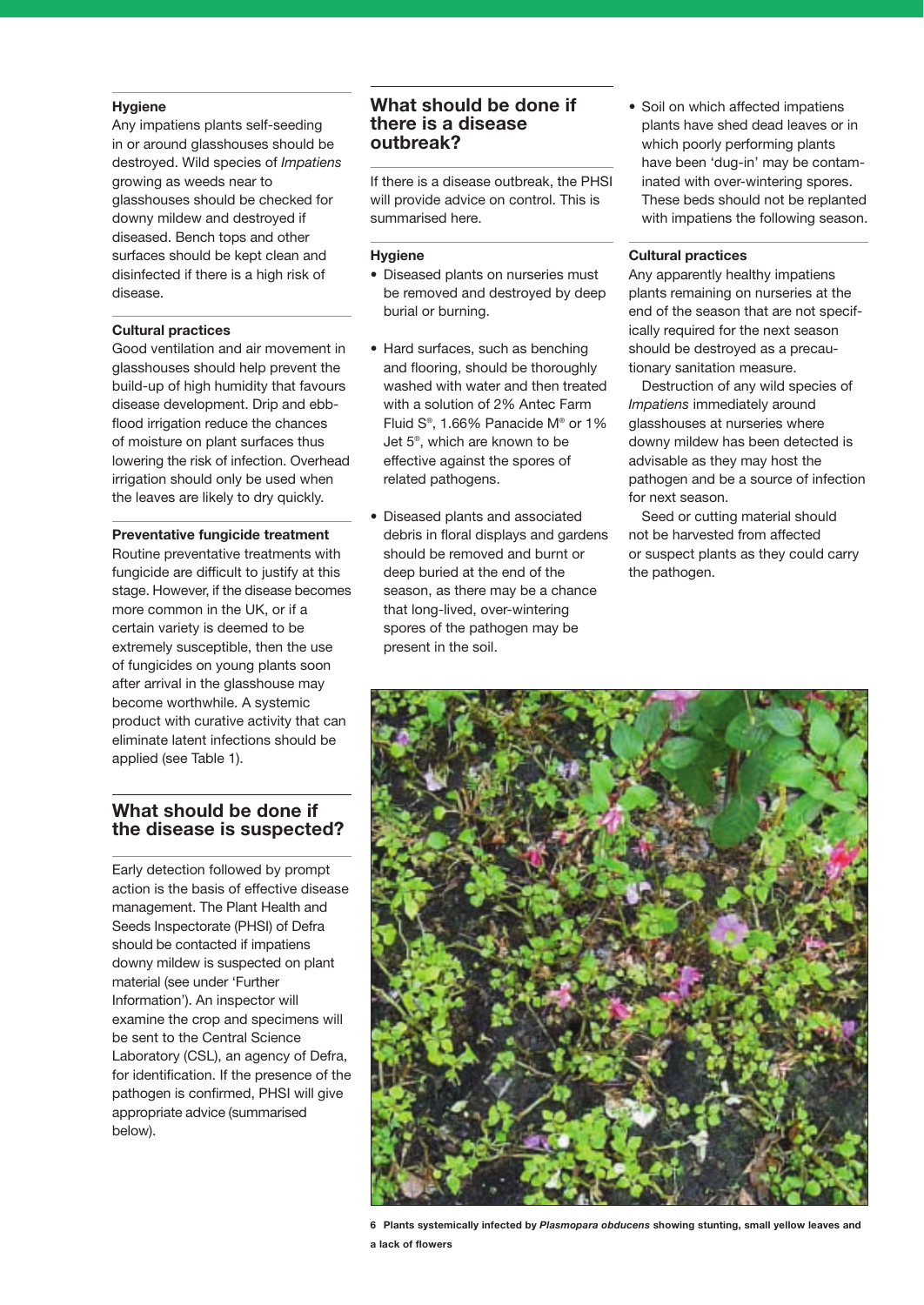Table 1<br>Commercially-available fungicides with potential for the control of impatiens downy mildew and permitted for use on ornamental crops (February 2004) **Commercially-available fungicides with potential for the control of impatiens downy mildew and permitted for use on ornamental crops (February 2004)**

| and products                     | Active ingredient                          | Curative/protectant   | Permitted on crops       |           | Approval status and comment                |
|----------------------------------|--------------------------------------------|-----------------------|--------------------------|-----------|--------------------------------------------|
|                                  |                                            | activity              | Outdoor                  | Protected |                                            |
| Carbamate                        |                                            |                       |                          |           |                                            |
| Filex®                           | hydrochloride<br>Propamocarb               | Protectant            | $\scriptstyle\diagup$    | ↘         | Label approval for use on ornamentals      |
| Propeller®                       | hydrochloride<br>Propamocarb               | Protectant            | $\rightarrow$            | ╲         |                                            |
| Proplant®                        | hydrochloride<br>Propamocarb               | Protectant            | $\mathord{>}$            | ╲         | Extrapolation from on-label use on lettuce |
| Dithiocarbamate + carbamate      |                                            |                       |                          |           |                                            |
| <b>Tatoo®</b>                    | hydrochloride<br>propamocarb<br>Mancozeb + | Protectant            | $\scriptstyle\diagup$    | $\times$  | Extrapolation from on-label use on potato  |
|                                  | Dithiocarbamate + cinnamic acid derivative |                       |                          |           |                                            |
| Invader®                         | dimethomorph<br>Mancozeb +                 | Protectant + Curative | $\geq$                   | $\times$  | Extrapolation from on-label use on potato  |
| Dithiocarbamate + cyanoacetamide |                                            |                       |                          |           |                                            |
| Curzate M68 <sup>®</sup>         | $\,^+$<br>Mancozeb<br>cymoxanil            | Protectant + Curative | $\geq$                   | $\times$  | Extrapolation from on-label use on potato  |
| Dithiocarbamate + phenylamide    |                                            |                       |                          |           |                                            |
| Fubol Gold WG <sup>®</sup>       | Mancozeb +<br>metalaxyl-M                  | Protectant + Curative | $\overline{\phantom{1}}$ | ↘         | Extrapolation from SOLA 2142/03 on lettuce |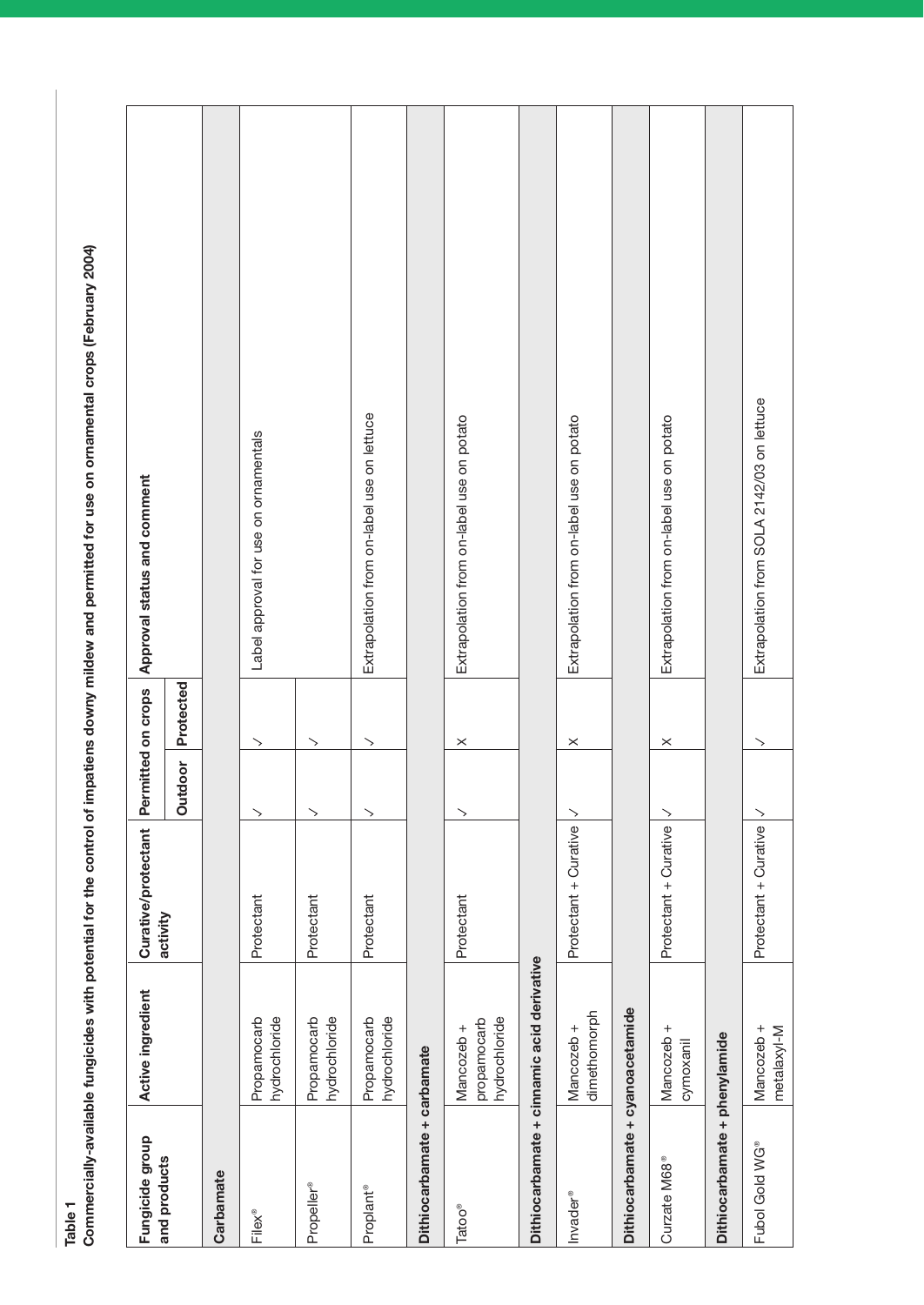| b |
|---|
| h |
|   |

| Fungicide group                                       | Active ingredient               | Curative/protectant                                                                                                                                                                                                        | Permitted on crops    |                       | Approval status and comment                                                                                                                                           |
|-------------------------------------------------------|---------------------------------|----------------------------------------------------------------------------------------------------------------------------------------------------------------------------------------------------------------------------|-----------------------|-----------------------|-----------------------------------------------------------------------------------------------------------------------------------------------------------------------|
| and products                                          |                                 | activity                                                                                                                                                                                                                   | Outdoor               | Protected             |                                                                                                                                                                       |
| Phthalonitrile                                        |                                 |                                                                                                                                                                                                                            |                       |                       |                                                                                                                                                                       |
| and equivalent<br>Bravo 500 <sup>®</sup><br>products) | Chlorothalonil                  | Protectant                                                                                                                                                                                                                 | ゝ                     | ゝ                     | Label approval for use on protected ornamentals; extrapolation from on-label use on<br>various field crops to outdoor ornamentals                                     |
| Phthalonitrile + phenylamide                          |                                 |                                                                                                                                                                                                                            |                       |                       |                                                                                                                                                                       |
| Folio Gold <sup>®</sup>                               | Chlorothalonil +<br>metalaxyl-M | Protectant + Curative                                                                                                                                                                                                      | ╲                     | $\times$              | Extrapolation from on-label use on various field crops                                                                                                                |
| Phosphonate                                           |                                 |                                                                                                                                                                                                                            |                       |                       |                                                                                                                                                                       |
| Aliette 80 WG®                                        | Fosetyl-aluminium               | Protectant + Curative                                                                                                                                                                                                      | $\scriptstyle\diagup$ | ゝ                     | Label approval for use on protected pot plants; extrapolation from on-label use on field                                                                              |
| Standon Fosetyl-AL <sup>®</sup>                       | Fosetyl-aluminium               | Protectant + Curative                                                                                                                                                                                                      | ↘                     | $\scriptstyle\diagup$ | crops to outdoor ornamentals. Do not mix with other products                                                                                                          |
| Strobilurins                                          |                                 |                                                                                                                                                                                                                            |                       |                       |                                                                                                                                                                       |
| Amistar <sup>®</sup>                                  | Azoxystrobin                    | Protectant + Curative                                                                                                                                                                                                      | $\mathord{>}$         | $\scriptstyle\diagup$ | Extrapolation from SOLA 1684/01 to protected ornamentals. Extrapolation from SOLA<br>1465/01 to outdoor ornamentals. Reported to cause leaf tip damage on some crops. |
| Barclay ZX <sup>®</sup>                               | Azoxystrobin                    | Protectant + Curative                                                                                                                                                                                                      | $\mathbin{\searrow}$  | $\times$              | Extrapolation from on-label use                                                                                                                                       |
| Me2 Azoxystrobin®                                     | Azoxystrobin                    | Protectant + Curative                                                                                                                                                                                                      | $\mathord{>}$         | $\times$              |                                                                                                                                                                       |
| Standon Azoxystrobin <sup>®</sup> Azoxystrobin        |                                 | Protectant + Curative                                                                                                                                                                                                      | $\mathord{\searrow}$  | $\times$              |                                                                                                                                                                       |
| Stroby WG <sup>®</sup>                                | Kresoxim-methyl                 | Protectant + Curative                                                                                                                                                                                                      | $\searrow$            | $\mathord{>}$         | Extrapolation from on-label use on roses and protected strawberries                                                                                                   |
|                                                       |                                 | legislation or for other reasons. For the latest information, please check with a professional supplier or with<br>Note: regular changes occur in the approval status of pesticides arising from changes in the pesticides |                       |                       | Always read the label or Specific Off-Label (SOLA) notice of approval.<br>Use pesticides safely.                                                                      |

. Check with suppliers for full details of any side effects on biological control agents. **• Check with suppliers for full details of any side effects on biological control agents.**

**the Information Office at the Pesticides Safety Directorate (Tel: 01904 455775; www. pesticides.gov.uk)**